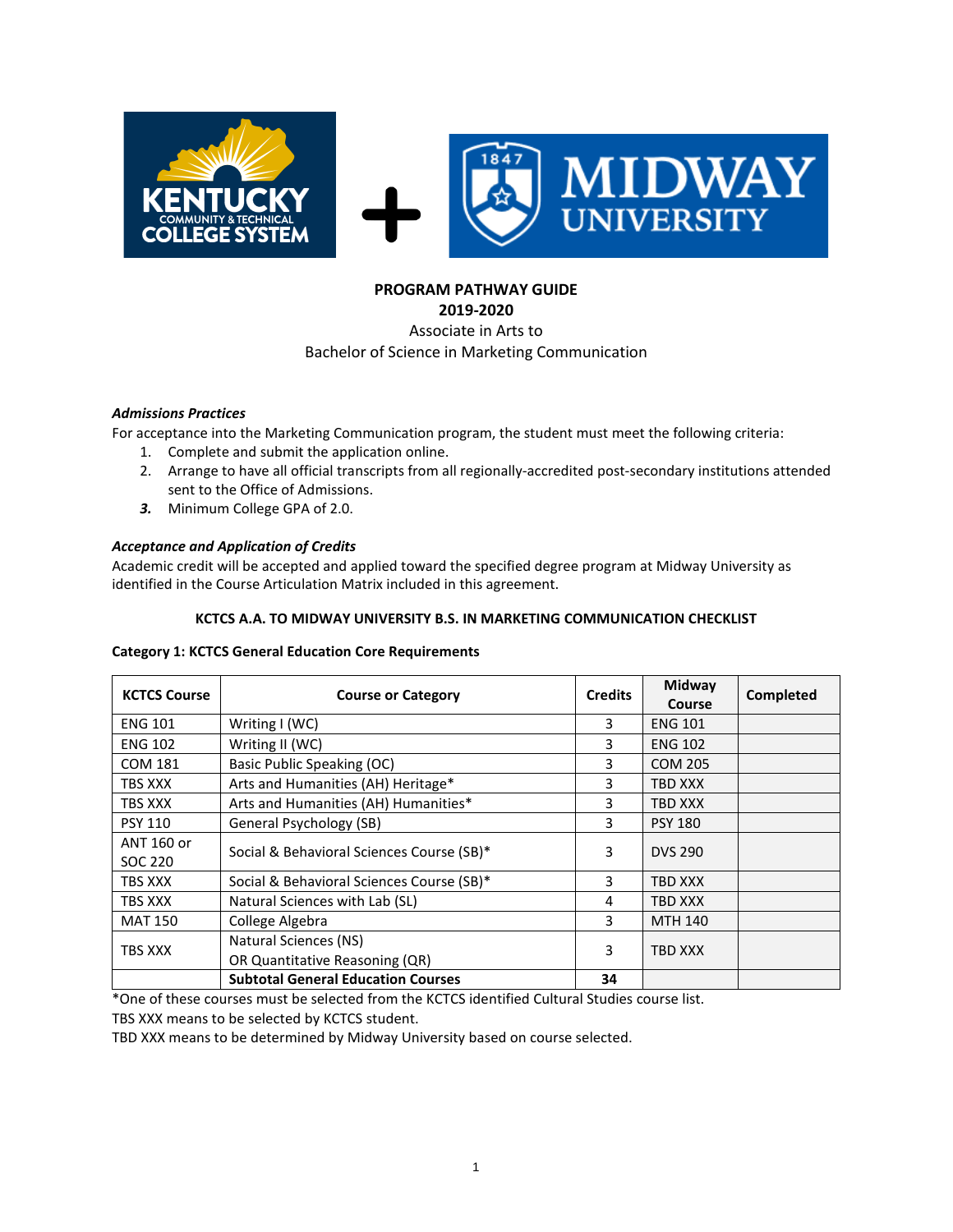#### **Category 2: KCTCS A.A. Requirements**

| <b>KCTCS</b><br><b>Course</b> | <b>Course or Category</b>                   |   | Midway<br>Course | Completed |
|-------------------------------|---------------------------------------------|---|------------------|-----------|
| WGS 200 or                    | Arts and Humanities (AH)                    |   | <b>WST 200</b>   |           |
| <b>WGS 201</b>                | OR Social & Behavioral Sciences Course (SB) |   |                  |           |
| TBS XXX                       | Arts and Humanities (AH)                    |   | TBD XXX          |           |
|                               | OR Social & Behavioral Sciences Course (SB) |   |                  |           |
|                               | <b>Subtotal A.A. Requirement Courses</b>    | 6 |                  |           |

### **Category 3: KCTCS Electives\***

| <b>KCTCS</b><br>Course | <b>Course or Category</b>                  |    | Midway<br>Course  | Completed |
|------------------------|--------------------------------------------|----|-------------------|-----------|
| DIL XXX                | Digital Literacy**                         | 3  | <b>TBD XXX</b>    |           |
| TBS XXX                | First-Year Experience                      | 3  | MWY-101           |           |
| <b>BAS 160</b>         | Introduction to Business                   | 3  | <b>TBD XXX</b>    |           |
| <b>BIO 120 or</b>      | General Ecology (NS) or                    |    | <b>ENV 201 or</b> |           |
| <b>GEO XXX</b>         | Any Geography Course (NS or SB)            | 3  | GEO 110           |           |
| <b>STA 210</b>         | Statistics: A Force in Human Judgment (QR) |    | <b>MTH 139</b>    |           |
| TBS XXX                | Elective                                   |    | <b>TBD XXX</b>    |           |
| TBS XXX                | Elective                                   |    | <b>TBD XXX</b>    |           |
|                        | <b>Subtotal Elective Courses</b>           | 21 |                   |           |
|                        | <b>TOTAL Associate Degree Hours</b>        | 61 |                   |           |

**\*** Recommend students pick from the KCTCS course equivalencies listed in the B.S. in Marketing Communication table

\*\* Students must demonstrate computer/digital literacy skills, either through completing a course or passing a test.

### **BACHELOR of SCIENCE in MARKETING COMMUNICATION KCTCS Program Transfer Equivalencies**

| Course         | <b>KCTCS Course</b>            | <b>Hours</b> | <b>Course</b>  | <b>Midway Course</b>                | <b>Completed</b> |
|----------------|--------------------------------|--------------|----------------|-------------------------------------|------------------|
| <b>Number</b>  |                                |              | <b>Number</b>  |                                     |                  |
| <b>ART 281</b> | Digital Photography I          | 3            | <b>ART 202</b> | Photoshop I                         |                  |
| <b>MKT</b>     | <b>Principles of Marketing</b> | 3            | <b>BUS 255</b> | <b>Principles of Marketing</b>      |                  |
| (BAS) 282      |                                |              |                |                                     |                  |
|                |                                | 3            | <b>MCO 201</b> | Introduction to Marketing           |                  |
|                |                                |              |                | Communications                      |                  |
|                |                                | 3            | <b>MCO 210</b> | <b>Writing for Marketing</b>        |                  |
|                |                                |              |                | Communications                      |                  |
|                |                                | 3            | <b>MCO 220</b> | <b>Advertising Principles</b>       |                  |
| <b>ART 251</b> | <b>Graphic Communication I</b> | 3            | <b>MCO 230</b> | Graphic Design I                    |                  |
|                |                                | 3            | <b>MCO 301</b> | Introduction to Public Relations    |                  |
|                |                                | 3            | MCO 315        | Consumer/Audience Analysis          |                  |
|                |                                | 3            | <b>MCO 320</b> | <b>Global Brand Management</b>      |                  |
|                |                                | 3            | <b>MCO 405</b> | <b>Internal Brand Communication</b> |                  |
|                |                                | 3            | <b>MCO 435</b> | Digital and Social Media            |                  |
|                |                                | 3            | <b>MCO 450</b> | Media Sales and Analysis            |                  |
|                |                                | 3            | <b>MCO 490</b> | Capstone                            |                  |
|                |                                | 3            | <b>ENG 380</b> | Writing Across the Disciplines      |                  |
|                |                                |              |                |                                     |                  |

## **MARKETING COMMUNICATION**